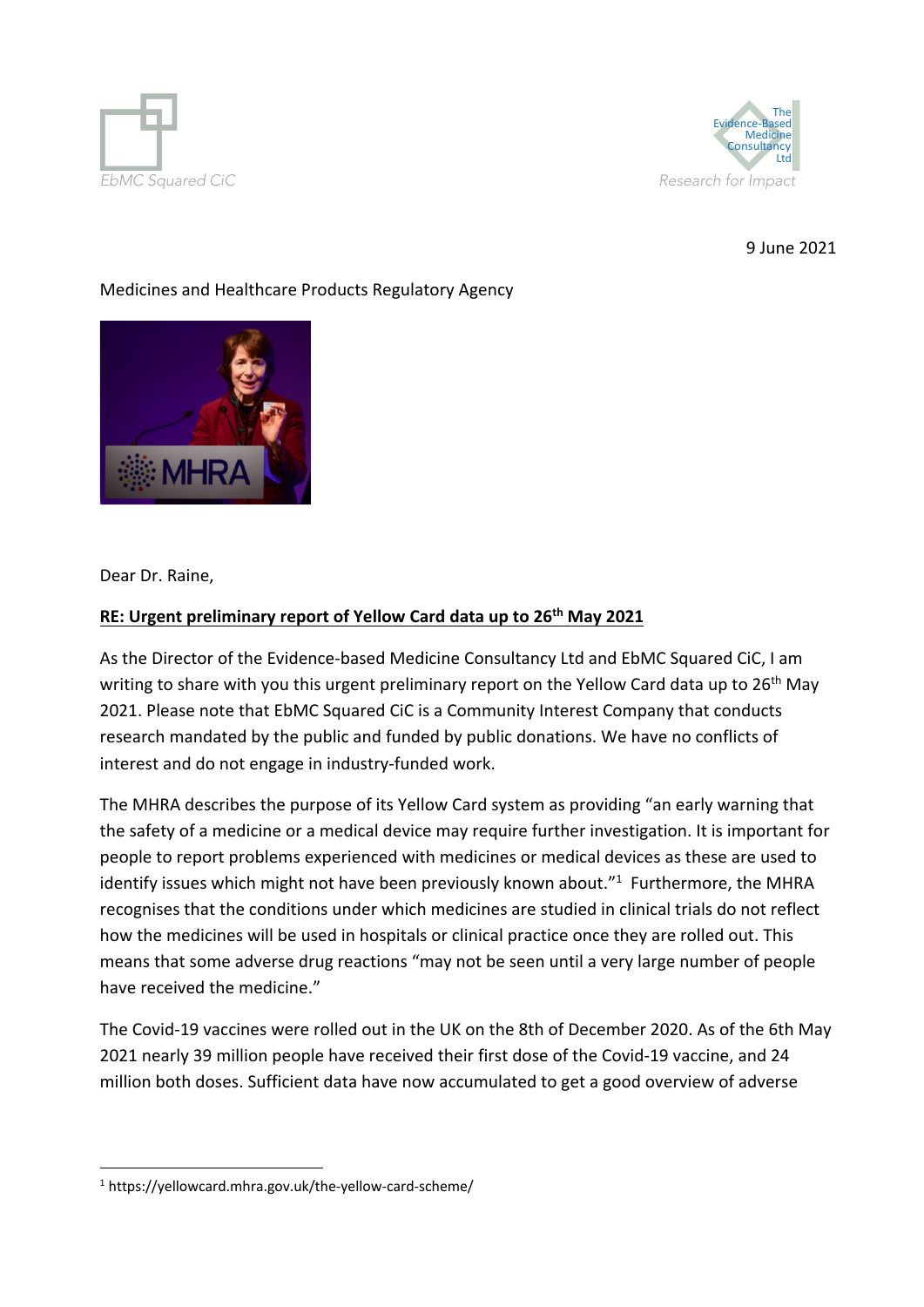



drug reactions (ADRs). I would, therefore, like to draw your attention to the high number of covid-19 vaccine-attributed deaths and ADRs that have been reported via the Yellow Card system between the 4<sup>th</sup> January 2021 and the 26<sup>th</sup> May 2021. In total, 1,253 deaths and 888,196 ADRs (256,224 individual reports) were reported during this period.

To facilitate a better clinical understanding of the nature of the adverse events occurring, primarily to inform doctors at the frontline, we have searched the Yellow Card reports using pathology-specific key words to group the data according to the following five broad, clinically relevant categories:

- A. Bleeding, Clotting and Ischaemic ADRs
- B. Immune System ADRs
- C. 'Pain' ADRs
- D. Neurological ADRs
- E. ADRs involving loss of Sight, Hearing, Speech or Smell
- F. Pregnancy ADRs

After running each search, we entered the results into an Excel spreadsheet, excluding ADRs that were clearly irrelevant or appeared in duplicate. These spreadsheets will be used going forward to facilitate the weekly monitoring of Yellow Card data. We recognise that keywords may need expanding to capture category relevant ADRs that may have been missed in this preliminary ADR scope and analysis.

## **A. Bleeding, Clotting and Ischaemic Adverse Drug Reactions (Table 1)**

We used the following SEARCH TERMS to identify bleeding, clotting and ischaemic ADRs: **bleed, haemo\*, thrombo\*, emboli\*, coag\*, death, ischaem\*, infarct\*, angina, stroke, cerebrovascular, CVA**.

We included the term 'death' in this search group, as this term accounted for many reported fatalities (438) without specific details. Given the large number of fatalities without a specific cause of death, we considered that ADRs reported in this way, in particular as 'sudden death', would be most likely to occur from haemorrhagic, thrombo-embolic or ischaemic events. Given the seriousness of this ADR, we considered it justifiable to do this pending a Freedom of Information (FOI) request to clarify the cause of death in these 438 people.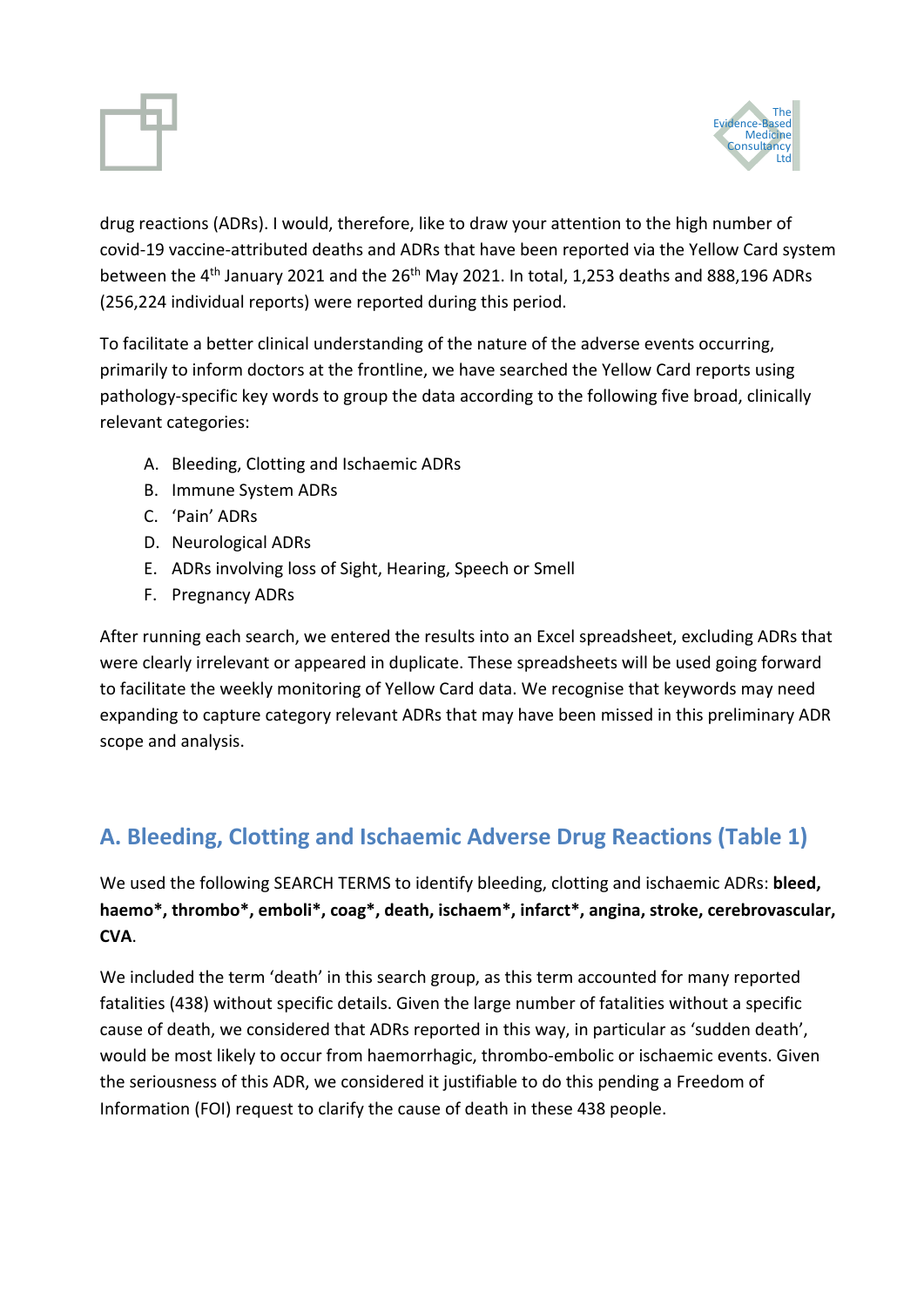

Using these search terms, 13,766 bleeding, clotting and ischaemic ADRs were identified – 856 of which were fatal. Government reports have highlighted the occurrence of cerebral venous sinus thrombosis, apparently accounting for 24 fatalities and 226 ADRs up to the 26<sup>th</sup> May 2021. However, our analysis indicates that thromboembolic ADRs have been reported in almost every vein and artery, including large vessels like the aorta, and in every organ including other parts of the brain, lungs, heart, spleen, kidneys, ovaries and liver, with life-threatening and life-changing consequences. The most common Yellow Card categories affected by these sorts of ADRs were the nervous system (152 fatalities, mainly from brain bleeds and clots), respiratory (with 103 fatalities, mainly from pulmonary thromboembolism) and cardiac categories (81 fatalities).

# **B. Immune System Adverse Drug Reactions (Infection, Inflammation, Autoimmune, Allergic) (Table 2)**

We used the following SEARCH TERMS to identify immune system ADRs: **INFECTION (category), IMMUNE DISORDERS (category), -itis; immun, multiple sclerosis, lupus, myasthenia, pernicious, diabetes, Addison, Crohn's, Coeliac, Graves, alopecia, amyloidosis, antiphospholipid, angioedema, Behcet's, pemphigoid, psoriasis, aplasia, sarcoidosis, scleroderma, thrombocytopenia, vitiligo, Miller Fisher, Guillain-Barre; allerg\*, urticaria, rash, eczema, asthma**

To the 26th May, a total of 54,870 ADRs and 171 fatalities fell into this category, which comprised the second most common cause of post-vaccination fatalities after 'Bleeding, Clotting and Ischaemic ADRs'. However, only 4 associated fatalities were reported under the Yellow card 'IMMUNE DISORDERS' category, with the majority (141 fatalities associated with 19,474 ADRs) reported under the 'INFECTIONS' category. Among 1,187 people for whom post-vaccination COVID infection was reported, there were 72 fatalities (6% of reported COVID infection ADRs).

Many 'INFECTION' category ADRs indicated the occurrence of re-activation of latent viruses, including Herpes Zoster or shingles (1,827 ADRs), Herpes Simplex (943 ADRs, 1 fatal), and Rabies (1 fatal ADR) infections. This is strongly suggestive of vaccine-induced immune-compromise. Bell's palsy, also associated with latent virus re-activation, is reported in the Neurological ADRs section of this report (D). Also suggestive of vaccine-induced immunocompromise was the high number of immune-mediated conditions reported, including Guillain-Barré Syndrome (280 ADRs, 6 deaths), Crohn's and non-infective colitis (231 ADRs, 2 deaths) and Multiple Sclerosis (113 ADRs).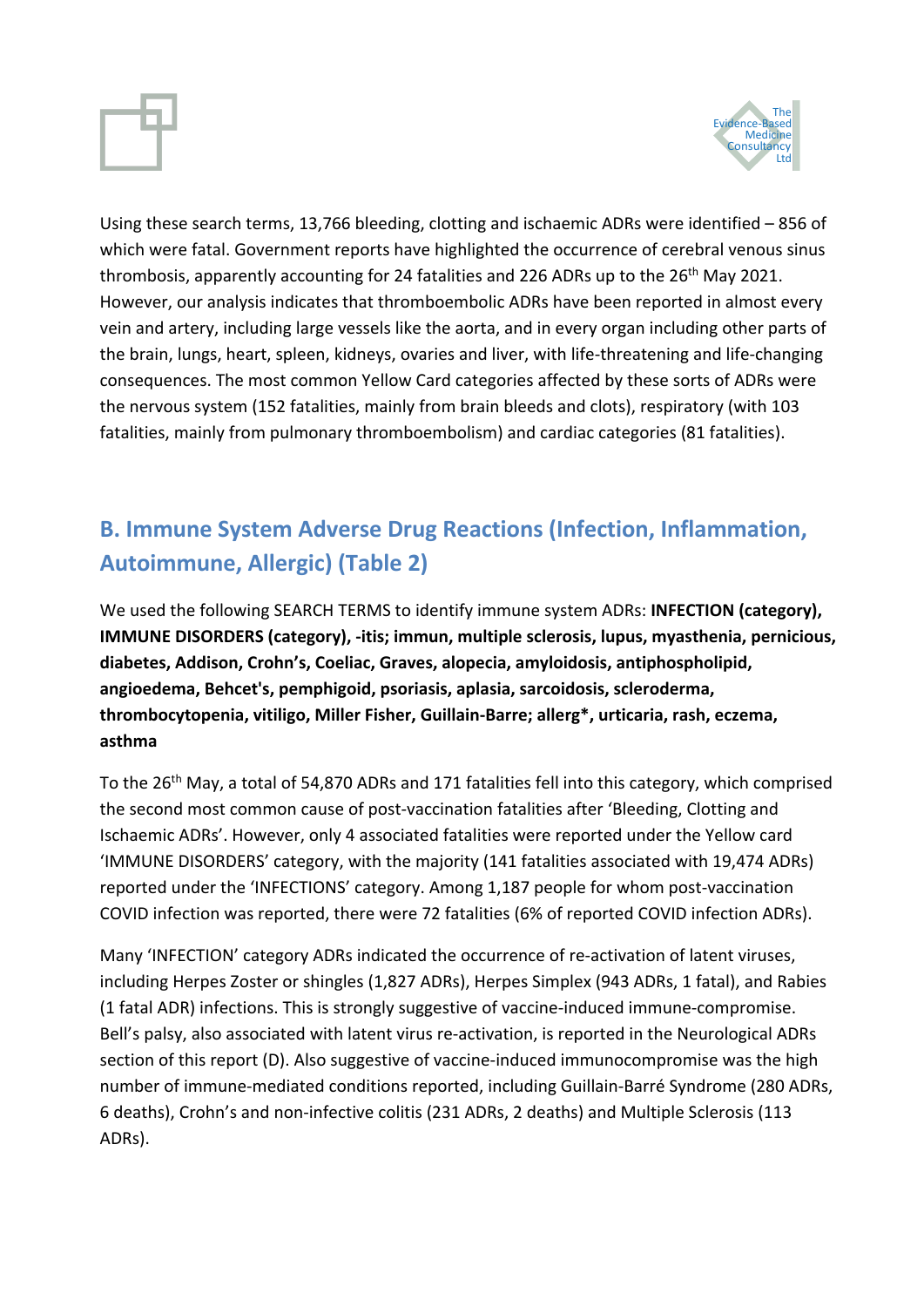



Allergic responses to the vaccines comprised 25,270 reported ADRs, with 4 fatalities occurring among 1,001 people experiencing anaphylactic reactions.

## **C. 'Pain' Adverse Drug Reactions**

We used the following SEARCH TERMS to identify pain ADRs: **pain, -algia**.

Pain ADRs accounted for at least 157,579 ADRs (18%) in total. A large number of these were arthralgias (joint pains – 24,902 ADRs) and myalgias (muscle pains – 31,168 ADRs), including fibromyalgia (270 ADRs), a long-term condition that causes pain all over the body. Among Congenital Disorders (usually conditions present from birth) there were 11 reports of Paroxysmal Extreme Pain Disorder (PEPD), which is an extremely rare inherited disease caused by a genetic mutation leading to dysfunction of voltage-gated sodium channels. The head was the most common location for pain, but abdominal pain, eye pain, chest pain, pain in extremities, and anywhere else that pain can be imagined was reported. Headaches were reported more than 90,000 times and were associated with death in four people (excluding deaths reported to be from other causes, that may also have involved headache).

## **D. Neurological Adverse Drug Reactions**

In addition to examining ADRs in the **NERVOUS SYSTEM DISORDERS (category),** we used the following SEARCH TERMS to identify neurological ADRS specifically involving paralysis, neurological degeneration, and convulsive ADRs as follows**: (paralysis), palsy, paresis, neuropathy, incontinence, Guillain-Barre, Miller Fisher, multiple sclerosis; (neurodegeneration) encephalopathy, dementia, ataxia, spinal muscular atrophy, delirium, Parkinson; (seizure), convuls, seizure, fit, -lepsy**

Twenty-one percent (185,474) of ADRs were categorized as Nervous System Disorders in the Yellow Card system. A wide variety of neurological ADRs were noted, including 1,992 ADRs involving seizures and 2,357 ADRs involving some form of paralysis, including Bell's palsy (626 ADRs). Other ADRs involving encephalopathy (18), dementia (33), ataxia (34), spinal muscular atrophy (1), Parkinson's (18) and delirium (504) may reflect post-vaccination neurodegenerative pathology.

The majority of fatalities associated with Nervous System ADRs occurred as a result of central nervous system haemorrhages – 127 fatalities out of the 186 fatalities reported as Nervous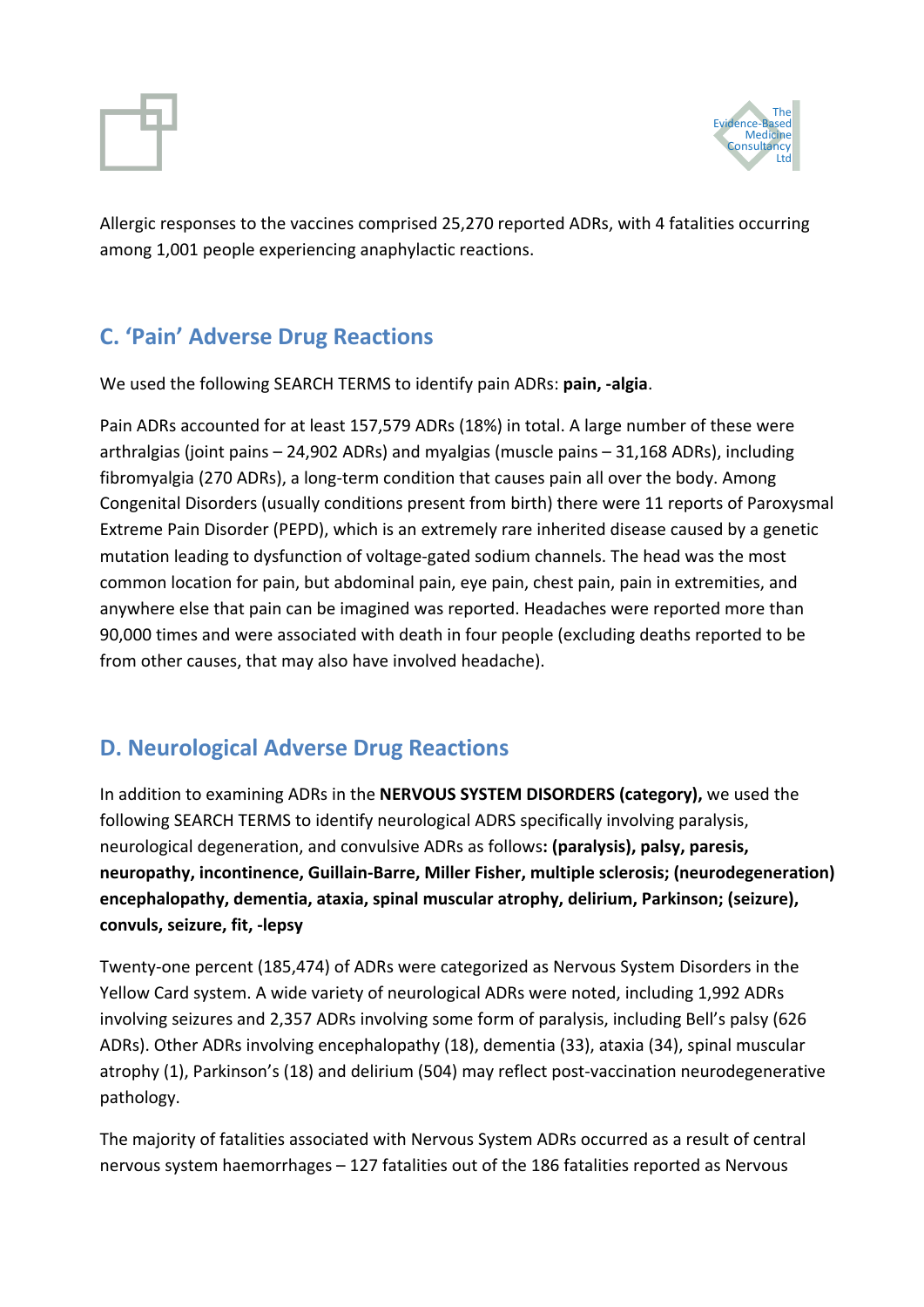



System fatalities. These 127 have been counted in group A (Bleeding, clotting and Ischaemic ADRs).

More information is needed to determine the extent of the morbidity associated with this alarmingly large category of ADRs. Access to the full Yellow Card database and consultation with clinical specialists, along with follow up of these reports, is urgently needed.

## **E. Adverse Drug Reactions involving loss of sight, hearing, speech or smell**

We used the following SEARCH TERMS**: speech, taste, smell, olfactory, blind, sight, visual, vision, deaf, hearing.**

There were 4,771 reports of visual impairment including blindness, 130 reports of speech impairment, 4,108 reports of taste impairment, 354 reports of olfactory impairment, and 704 reports of hearing impairment.

## **F. Pregnancy Adverse Drug Reactions**

Given that vaccinated pregnant women comprise a small proportion of the vaccinated population in the UK up to 26<sup>th</sup> May 2021, there appear to be a high number of Pregnancy ADRs (307 ADRs), including one maternal death, 12 stillbirths (reported as 6 stillbirths and 6 foetal deaths, but only 3 listed as fatal(?)), one newborn death following preterm birth, and 150 spontaneous abortions. We have submitted a FOI request as to the cause of the maternal death and will look into pregnancy and congenital ADRs in more detail in our next report.

## **Limitations of this rapid report**

This report is not comprehensive, and analysis of Yellow Card data is ongoing. The process of defining the search terms was iterative and we trust that it provides a basis for discussion among clinicians and scientists. We have not compared the frequencies of ADRs between different vaccines; however, our impression is that ADRs were not limited to any particular vaccine brand (AstraZenenca, Pfizer and Moderna) or type (mRNA and DNA) currently used in the UK. UK ADR data mirror data reported on the World Health Organization's pharmacovigilance database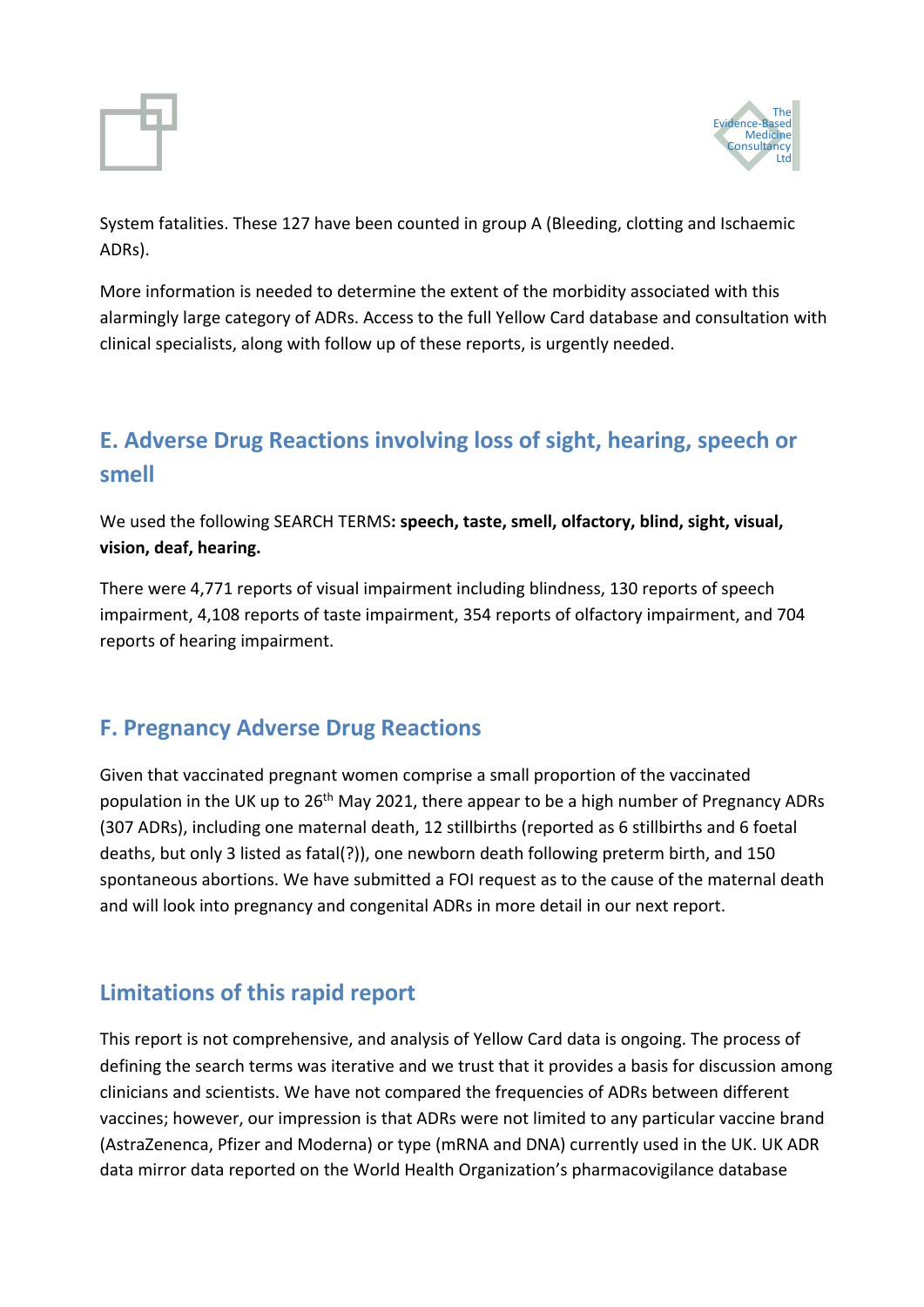

(www.Vigiaccess.org). On the latter, most reported ADRs to date (941,774 ADRs and 5,474 deaths) have occurred among individuals in the 18 to 44 years and 45 to 64 years of age categories (38% and 35%, respectively); the vast majority (72%) of reported ADRs have occurred among women. Unfortunately, we have been unable to examine the UK Yellow Card data according to age and gender due to lack of data availability.

We are aware of the limitations of pharmacovigilance data and understand that information on reported Adverse Drug Reactions should not be interpreted as meaning that the medicine in question generally causes the observed effect or is unsafe to use. We are sharing this preliminary report due to the urgent need to communicate information that should lead to cessation of the vaccination roll out while a full investigation is conducted. According to the recent paper by Seneff and Nigh (1), potential acute and long-term pathologies include:

- Pathogenic priming, multisystem inflammatory disease and autoimmunity
- Allergic reactions and anaphylaxis
- Antibody dependent enhancement
- Activation of latent viral infections
- Neurodegeneration and prion diseases
- Emergence of novel variants of SARSCoV2
- Integration of the spike protein gene into the human DNA

The nature and variety of ADRs reported to the Yellow Card System are consistent with the potential pathologies described in this paper and supported by other recent scientific papers on vaccine-induced harms, which are mediated through the vaccine spike protein product (2,3). It is now apparent that these products in the blood stream are toxic to humans. An immediate halt to the vaccination programme is required whilst a full and independent safety analysis is undertaken to investigate the full extent of the harms, which the UK Yellow Card data suggest include thromboembolism, multisystem inflammatory disease, immune suppression, autoimmunity and anaphylaxis, as well as Antibody Dependent Enhancement (ADE).

Due to the need for expedience, we have not detailed all ADRs in this preliminary report. The existing Yellow Card data covering just under a five-month period indicate that the extent of morbidity and mortality associated with the COVID-19 vaccines is unprecedented.

Age and gender specific data, as well as the time from vaccination, are required to further our analysis of these data and we have sent Freedom of Information Requests (FOIRs) to the MHRA in this regard.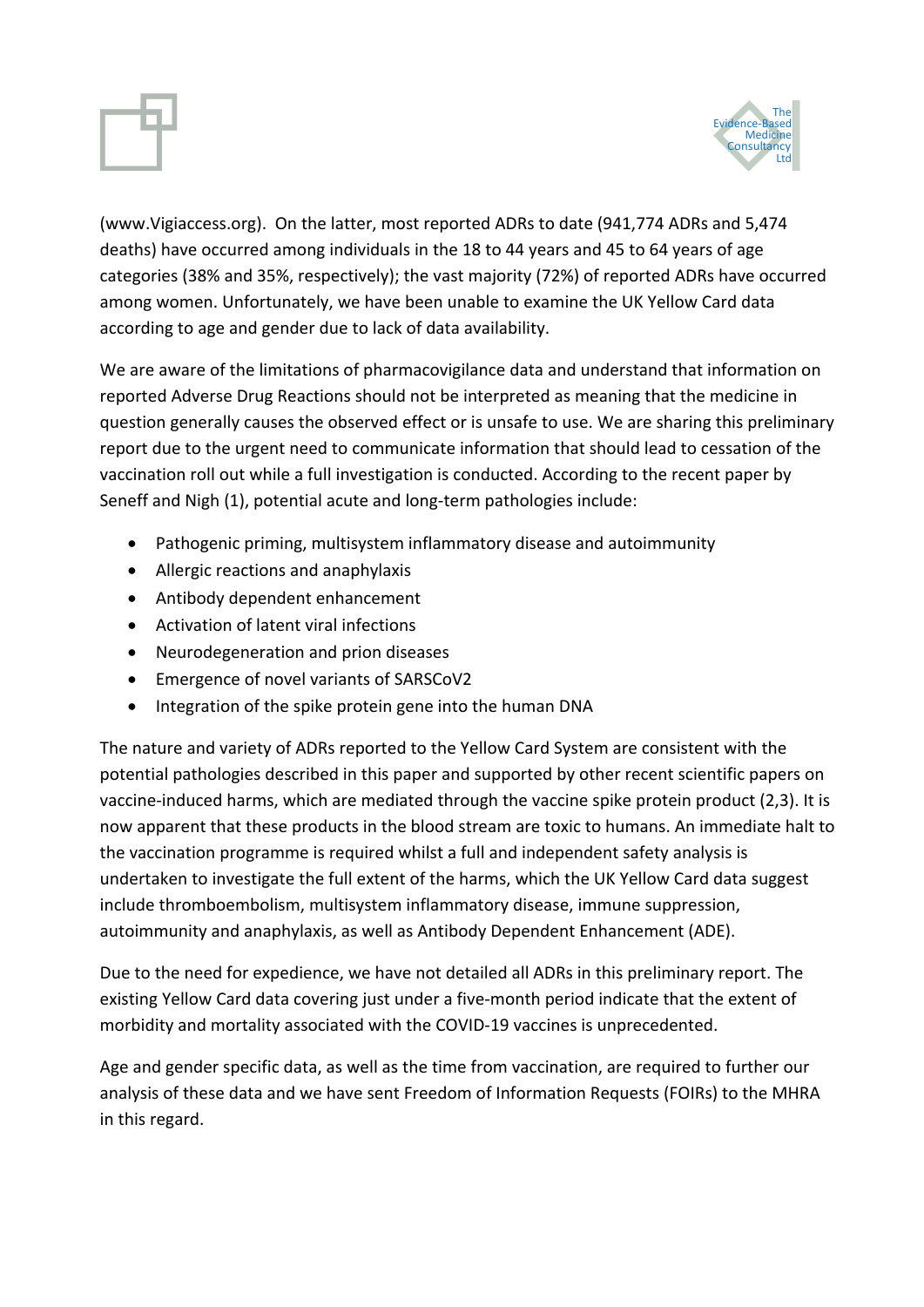

In addition, urgent independent expert evaluation and discussion is required to assess whether the novel vaccines may be causing gene mutations among recipients, as suggested by the occurrence of usually extremely rare genetic disorders, such as Paroxysmal Extreme Pain Disorder (PEPD). In addition to the 11 cases of PEPD on the Yellow Card system, there are currently 12 reports of this extremely rare condition on the WHO's Vigiaccess.org database and 10 on the European Medicines Agency's (EUDRA) pharmacovigilance database. Are these ADRs occurring in babies of vaccinated pregnant women, or spuriously among vaccinated adults? This question needs urgent attention.

As pharmacovigilance data are known to be substantially under-reported, we recommend that the MHRA urgently publicises these ADR data and assists people with their ADR reporting, to facilitate full elucidation and clarification of the extent of the problem.

The MHRA now has more than enough evidence on the Yellow Card system to declare the COVID-19 vaccines unsafe for use in humans. Preparation should be made to scale up humanitarian efforts to assist those harmed by the COVID-19 vaccines and to anticipate and ameliorate medium to longer term effects. As the mechanism for harms from the vaccines appears to be similar to COVID-19 itself, this includes engaging with numerous international doctors and scientists with expertise in successfully treating COVID-19.

There are at least 3 urgent questions that need to be answered by the MHRA:

- 1 How many people have died within 28 days of vaccination?
- 2 How many people have been hospitalised within 28 days of vaccination?
- 3 How many people have been disabled by the vaccination?

EbMC Squared CiC remains at your service to assist with further analysis. We kindly request full access to the Yellow Card database with immediate effect to enable a comprehensive, independent and accurate evaluation of the Yellow Card data, which will be undertaken in collaboration with clinical experts.

Yours sincerely,

Dr. Tess Lawrie (MBBCh, PhD) Director, Evidence-based Medicine Consultancy Ltd and EbMC Squared CiC

Bath, UK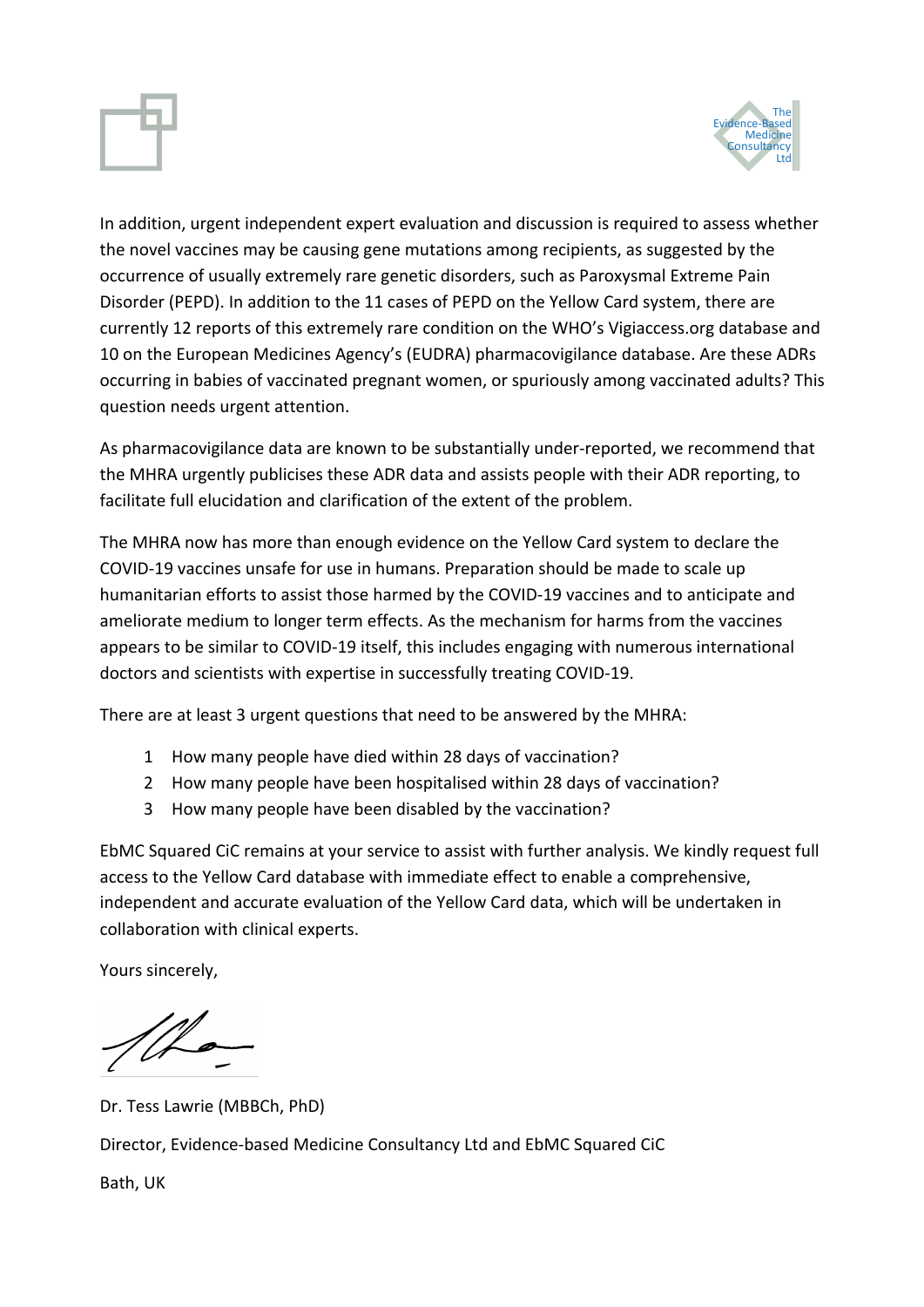



### **References**

- 1. Seneff S, Nigh G. Worse Than the Disease? Reviewing Some Possible Unintended Consequences of the mRNA Vaccines Against COVID-19. International Journal of Vaccine Theory, Practice, and Research. 2021;2(1):402-43.
- 2. Kowarz E, Krutzke L, Reis J, Bracharz S, Kochanek S, Marschalek R. "Vaccine-induced covid-19 mimicry" Syndrome: Splica reactions withing the SARS-CoV-2 spike open reading frame result in spike protein varienat that may cause thromboembolic events in patients immunized with vectorbased vaccines. Research Square. DOI: https://doi.org/10.21203/rs.3.rs-558954/v1.
- 3. Ogata AF, Cheng C-A, Desjardins M, Senussi Y, Sherman AC, Powell M, et al. Circulating SARS-CoV-2 vaccine antigen detected in the plasma of mRNA-1273 vaccine recipients. Clinical Infectious Diseases. https://doi.org/10.1093/cid/ciab465.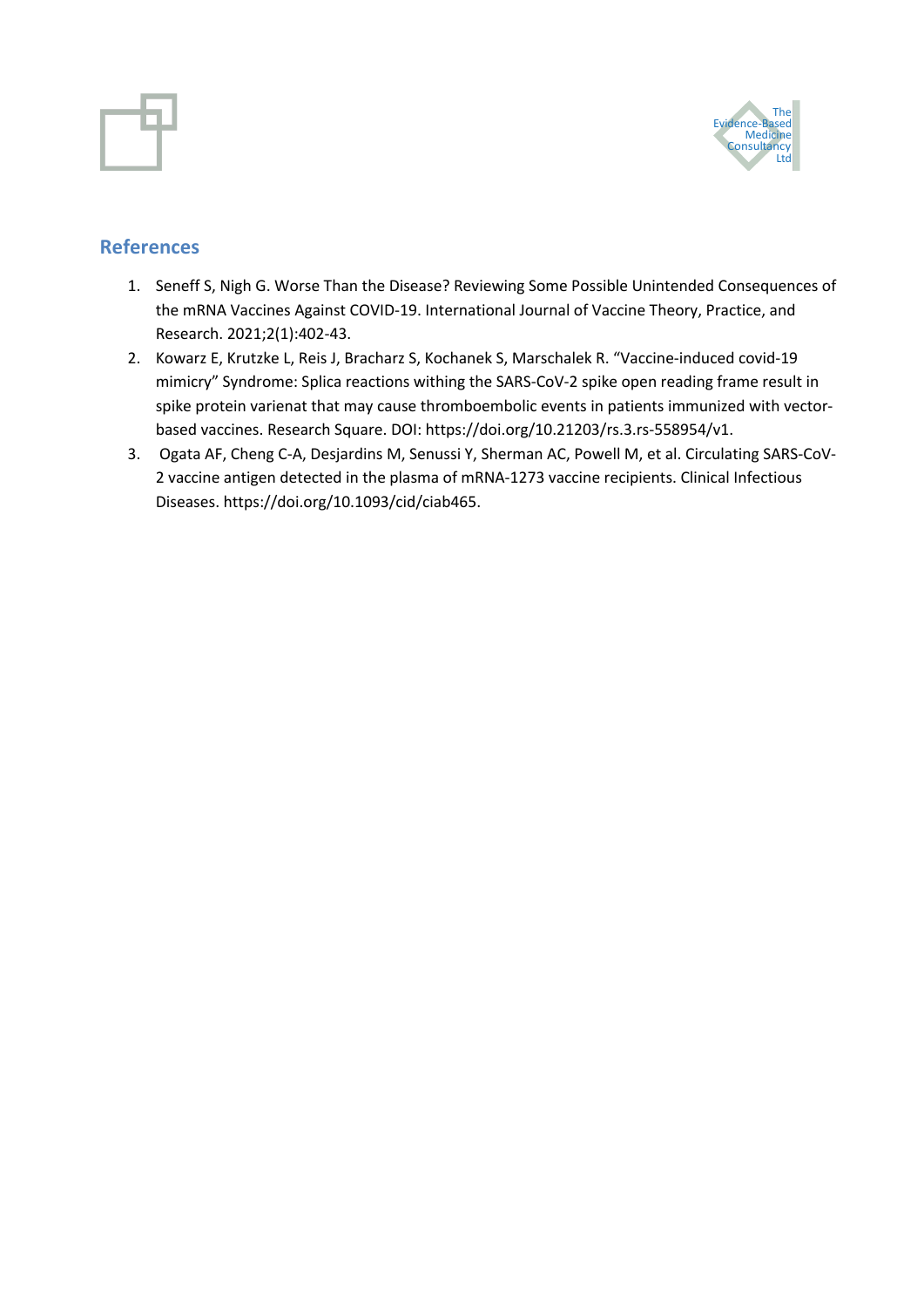

#### **Table 1. Bleeding, Clotting and Ischaemic Adverse Drug Reactions (up to 26th May 2021 – Week 18)**

| <b>YELLOW CARD CATEGORY</b>                | <b>SEARCH:</b><br>death | <b>SEARCH:</b><br>Haemorrhage, bleed,<br>haemo | SEARCH: ischaem, infarct,<br>angina, stroke,<br>cerebrovascular, CVA | <b>SEARCH: Thrombo,</b><br>emboli, coag | <b>Total Week 18</b>    |
|--------------------------------------------|-------------------------|------------------------------------------------|----------------------------------------------------------------------|-----------------------------------------|-------------------------|
|                                            | All ADRs                | All ADRs                                       | <b>All ADRs</b>                                                      | All ADRs                                | All ADRS (fatalities)   |
|                                            | (fatalities)            | (fatalities)                                   | (fatalities)                                                         | (fatalities)                            |                         |
| <b>Blood disorders</b>                     |                         | 42(1)                                          | 11                                                                   | 930 (8)                                 | 983 (9)                 |
| <b>Cardiac disorders</b>                   |                         | 7(4)                                           | 654 (73)                                                             | 20(4)                                   | 681 (81)                |
| <b>Congenital disorders</b>                |                         | 3                                              |                                                                      | 1                                       | 4                       |
| Ear disorders                              |                         | 14                                             |                                                                      |                                         | 14                      |
| <b>Endocrine disorders</b>                 |                         | 10                                             |                                                                      | 1                                       | 11                      |
| <b>Eye disorders</b>                       |                         | 239                                            | 8                                                                    | 16                                      | 263                     |
| <b>Gastrointestinal disorders</b>          |                         | 482 (4)                                        | 37(4)                                                                | 35(1)                                   | 554 (9)                 |
| <b>General disorders</b>                   | 438 (438)               | 47                                             |                                                                      | $\mathbf 1$                             | 486 (438)               |
| <b>Hepatic disorders</b>                   |                         | 2                                              | 3(1)                                                                 | 78 (4)                                  | 83(5)                   |
| Immune system disorders                    |                         | 6                                              |                                                                      |                                         | 6                       |
| <b>Infections</b>                          |                         | $\mathbf{1}$                                   |                                                                      | $\mathbf{1}$                            | $\overline{2}$          |
| <b>Injuries</b>                            |                         | 20(1)                                          | $\overline{2}$                                                       | $\overline{2}$                          | 24(1)                   |
| <b>Investigations</b>                      |                         | 12                                             |                                                                      | 157                                     | 169                     |
| Muscle & tissue disorders                  |                         | 5                                              |                                                                      |                                         | 5                       |
| <b>Neoplasms</b>                           |                         | $\mathbf{1}$                                   |                                                                      | 3                                       | $\overline{\mathbf{4}}$ |
| Nervous system disorders                   |                         | 361 (64)                                       | 1730 (59)                                                            | 342 (29)                                | 2433 (152)              |
| <b>Pregnancy conditions</b>                | $8(8)^2$                |                                                |                                                                      | 37                                      | 43 (8)                  |
| <b>Renal &amp; urinary disorders</b>       |                         | 59(1)                                          | 11                                                                   | 10                                      | 80(1)                   |
| <b>Reproductive &amp; breast disorders</b> |                         | 2802                                           |                                                                      | $\overline{2}$                          | 2804                    |
| <b>Respiratory disorders</b>               |                         | 138(1)                                         | 12(1)                                                                | 1365 (101)                              | 1515 (103)              |
| <b>Skin disorders</b>                      |                         | 55                                             |                                                                      |                                         | 55                      |
| <b>Surgical &amp; medical procedures</b>   |                         |                                                |                                                                      | 4                                       | 4                       |
| <b>Vascular disorders</b>                  |                         | 777(4)                                         | 64(2)                                                                | 2702 (43)                               | 3543 (49)               |
| <b>Grand Total</b>                         | (444)                   | 5083 (80)                                      | 2532 (140)                                                           | 5707 (190)                              | 13766 (856 fatalities)  |

<sup>&</sup>lt;sup>2</sup> 1 maternal death, 1 newborn death, 6 stillbirths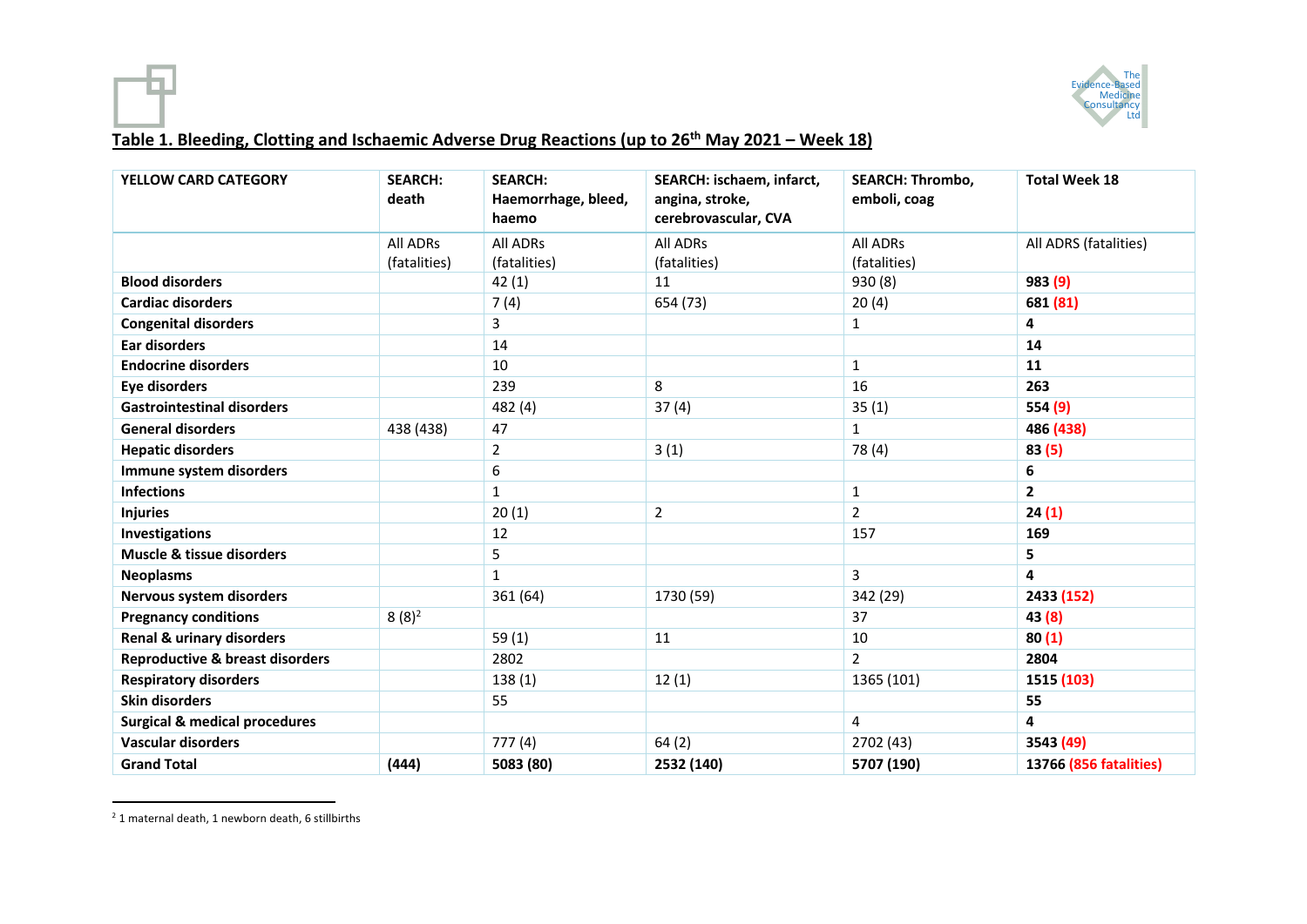

#### **Table 2. Immune System Adverse Drug Reactions (up to 26th May 2021 – Week 18)**

| <b>YELLOW CARD CATEGORY</b>                | <b>SEARCH: inflammation (-itis),</b><br>infection, infections (category) | SEARCH: <sup>3</sup> Immun (term),<br>immune system (category) | SEARCH: allerg, <sup>4</sup> asthma,<br>eczema, urticaria, rash | <b>Total Week 18</b>   |
|--------------------------------------------|--------------------------------------------------------------------------|----------------------------------------------------------------|-----------------------------------------------------------------|------------------------|
|                                            | All ADRs (fatalities)                                                    | All ADRs (fatalities)                                          | All ADRs (fatalities)                                           | All ADRs (fatalities)  |
| <b>Blood disorders</b>                     | 123                                                                      | 253                                                            |                                                                 | 376(4)                 |
| <b>Cardiac disorders</b>                   | 131(2)                                                                   | $\mathbf{1}$                                                   |                                                                 | 132(2)                 |
| <b>Congenital disorders</b>                | $\overline{2}$                                                           | 2                                                              |                                                                 | 4                      |
| <b>Ear disorders</b>                       | 12                                                                       | $\mathbf{1}$                                                   |                                                                 | 13                     |
| <b>Endocrine disorders</b>                 | 21                                                                       | 12                                                             |                                                                 | 33                     |
| <b>Eye disorders</b>                       | 178                                                                      | 6                                                              | 46                                                              | 230                    |
| <b>Gastrointestinal disorders</b>          | 611(3)                                                                   | 110                                                            |                                                                 | 721(3)                 |
| <b>General disorders</b>                   | 942                                                                      |                                                                | 92                                                              | 1034                   |
| <b>Hepatic disorders</b>                   | 49 (1)                                                                   | 6                                                              |                                                                 | 55(1)                  |
| Immune system disorders                    |                                                                          | 3150 (4)                                                       |                                                                 | 3414 (4)               |
| <b>Infections</b>                          | 19472 (141)                                                              |                                                                |                                                                 | 19472 (141)            |
| <b>Injuries</b>                            | 25                                                                       |                                                                |                                                                 | 25                     |
| <b>Investigations</b>                      | 1                                                                        | 24                                                             | $\overline{2}$                                                  | 27                     |
| <b>Metabolic disorders</b>                 |                                                                          | 165(1)                                                         |                                                                 | 165(1)                 |
| Muscle & tissue disorders                  | 1503                                                                     | 51                                                             |                                                                 | 1554                   |
| Nervous system disorders                   | 201                                                                      | 472 (7)                                                        |                                                                 | 673(7)                 |
| <b>Pregnancy conditions</b>                |                                                                          | 10                                                             |                                                                 | 10                     |
| <b>Renal &amp; urinary disorders</b>       | 41(1)                                                                    |                                                                |                                                                 | 41(1)                  |
| <b>Reproductive &amp; breast disorders</b> | 19                                                                       |                                                                | 5(1)                                                            | 24(1)                  |
| <b>Respiratory disorders</b>               | 69(2)                                                                    | 4                                                              | 46                                                              | 119(2)                 |
| <b>Skin disorders</b>                      | 470                                                                      | 1041                                                           | 25,077(1)                                                       | 26588(1)               |
| <b>Surgical &amp; medical procedures</b>   |                                                                          | $\mathbf 2$                                                    | $\mathbf{1}$                                                    | 3                      |
| <b>Vascular disorders</b>                  | 419(3)                                                                   | $\overline{2}$                                                 |                                                                 | 421 (3)                |
| <b>Grand Total</b>                         | 24289 (153)                                                              | 5312 (16)                                                      | 25270 (2)                                                       | 54870 (171 fatalities) |

<sup>&</sup>lt;sup>3</sup> multiple sclerosis, lupus, myasthenia, pernicious, diabetes, Addison, Crohn's, Coeliac, Graves, alopecia, amyloidosis, antiphospholipid, angioedema, Behcet's, pemphigoid, psoriasis, aplasia, sarcoidosis, scleroderma, thrombocytopenia, vitiligo, Miller Fisher, Guillain Barre

<sup>4</sup> 1265 allergic responses were included in the Yellow Card 'IMMUNE SYSTEM DISORDERS' category and are not included in this column – these included 1001 anaphylactic ADRs with 4 associated deaths.